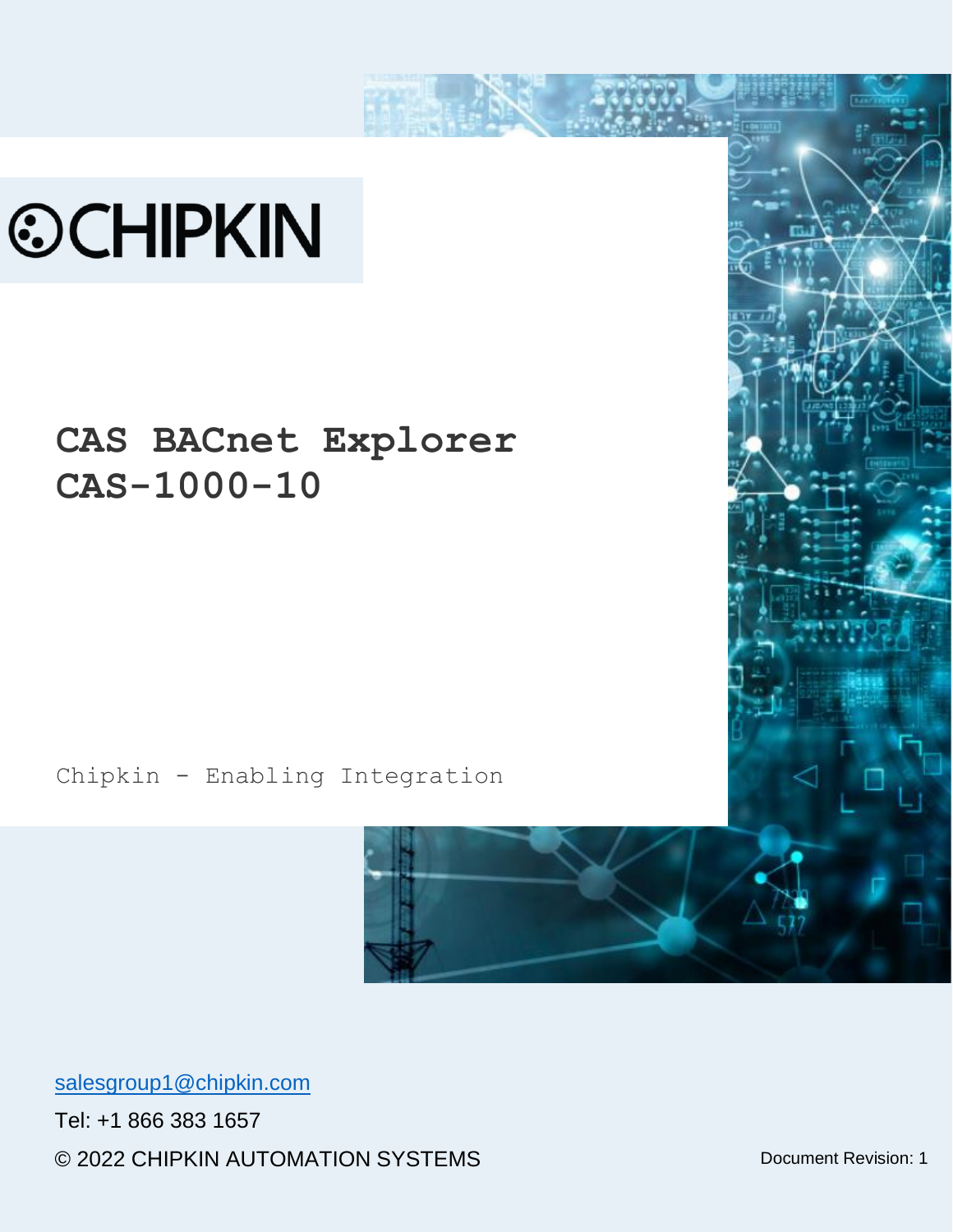# **TABLE OF CONTENTS**

<span id="page-1-0"></span>

| $\mathbf{1}$            |       |  |  |  |  |
|-------------------------|-------|--|--|--|--|
| $\overline{2}$          |       |  |  |  |  |
| $\overline{\mathbf{3}}$ |       |  |  |  |  |
|                         | 3.1   |  |  |  |  |
|                         | 3.1.1 |  |  |  |  |
|                         | 3.1.2 |  |  |  |  |
|                         | 3.2   |  |  |  |  |
|                         | 3.3   |  |  |  |  |
|                         | 3.4   |  |  |  |  |
|                         | 3.5   |  |  |  |  |
| $\Delta$                |       |  |  |  |  |
|                         | 4.1   |  |  |  |  |
|                         | 4.2   |  |  |  |  |
| 5.                      |       |  |  |  |  |
|                         | 5.1   |  |  |  |  |
|                         | 5.2   |  |  |  |  |
|                         | 5.3   |  |  |  |  |
| 6                       |       |  |  |  |  |
| 7                       |       |  |  |  |  |
|                         |       |  |  |  |  |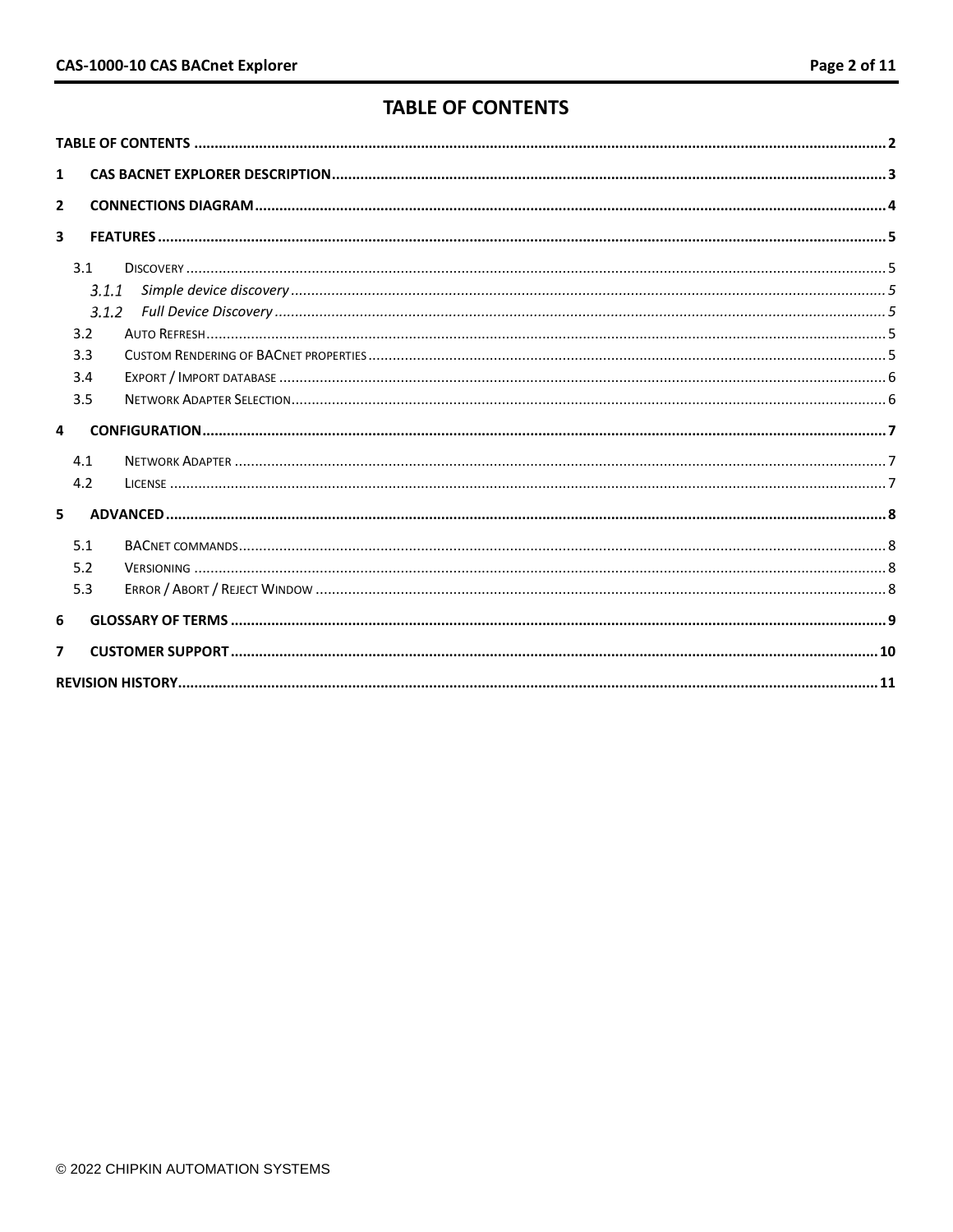## <span id="page-2-0"></span>**1 CAS BACnet Explorer Description**

The CAS BACnet Explorer is an application that can be used to Discover, Explorer, Monitor, Debug, Test and Create reports for BACnet networks.

The CAS BACnet Explorer discovers BACnet objects using the BACnet Who-Is service. Reads the BACnet devices and objects' properties using either the BACnet Read Property or Read Property Multiple service.

The CAS BACnet Explorer uses the CAS BACnet Stack to generate the BACnet messages to interact with the BACnet networks. More information about the CAS BACnet Stack can be found here [https://store.chipkin.com/services/stacks/bacnet-stack.](https://store.chipkin.com/services/stacks/bacnet-stack)

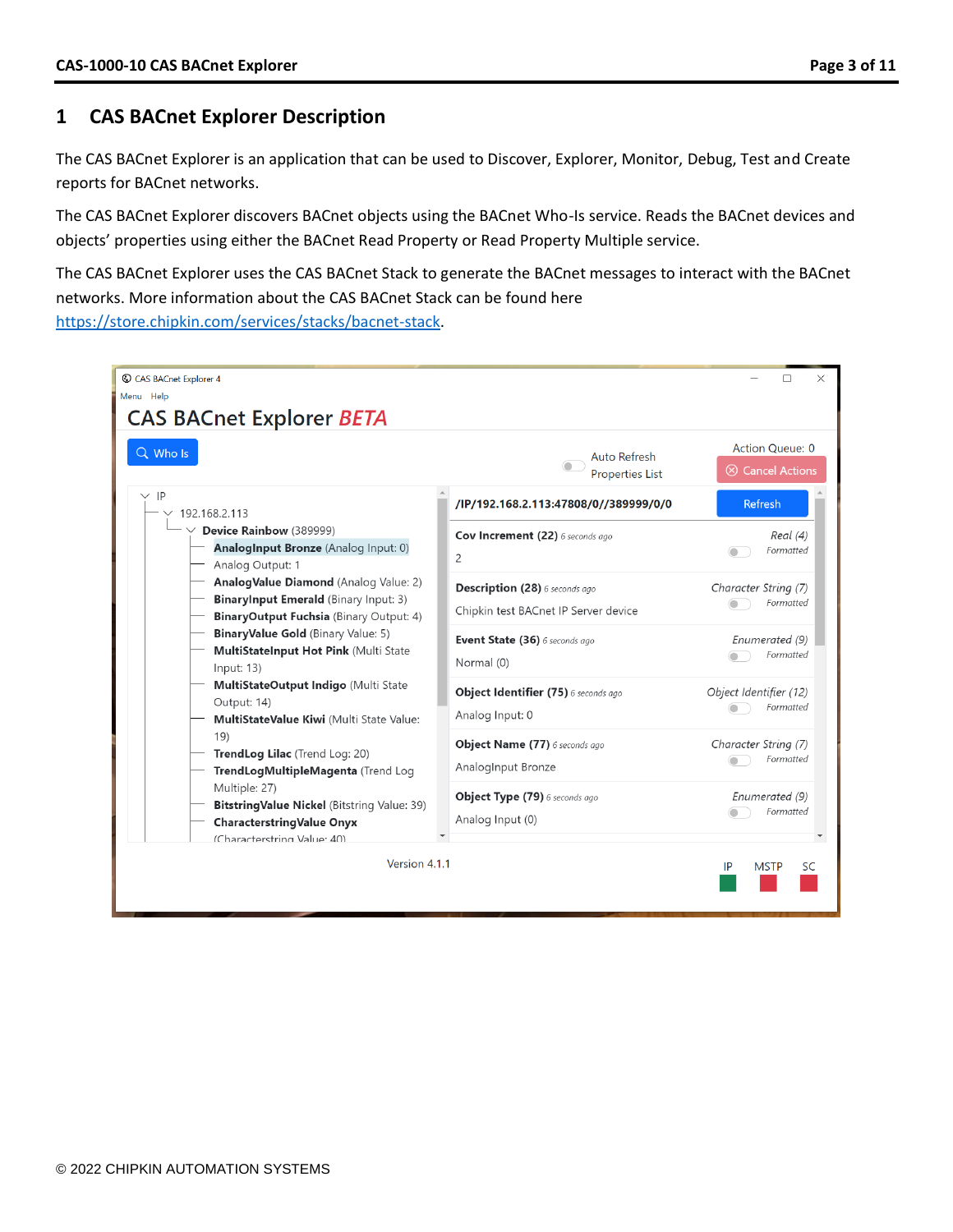# <span id="page-3-0"></span>**2 Connections Diagram**

This block diagram shows how the CAS BACnet Explorer connects to different BACnet networks. BACnet IP, BACnet MSTP, BACnet Secure Connect (SC)

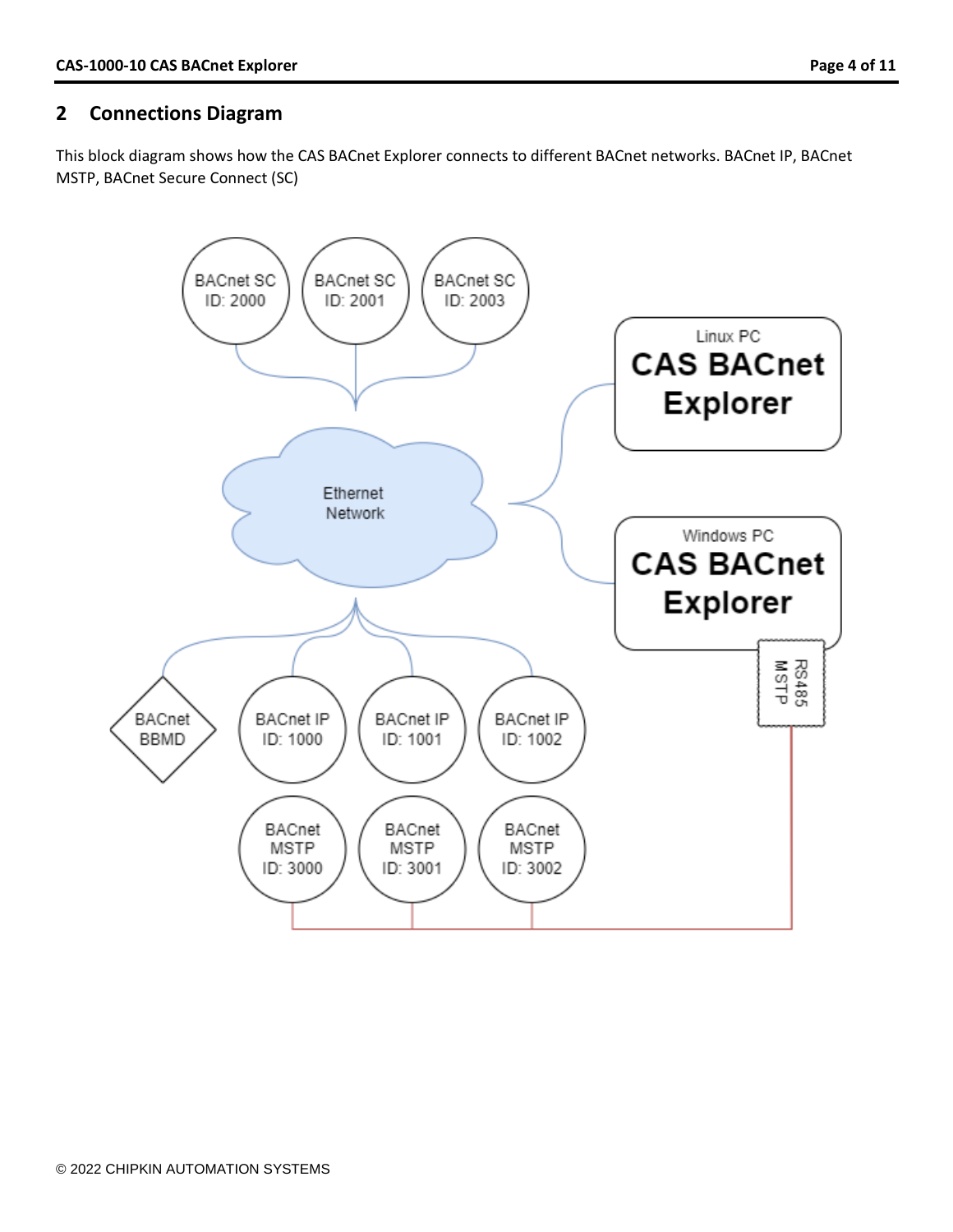#### <span id="page-4-0"></span>**3 Features**

The CAS BACnet Explorer supports the following features.

#### <span id="page-4-1"></span>**3.1 Discovery**

The discovery feature is used to find and explore BACnet devices. Devices can be explored manually by clicking on the device node in the network tree or using the discovery tool to do a full discovery.

#### <span id="page-4-2"></span>**Simple device discovery**

The CAS BACnet Explorer supports discovery of BACnet devices using the BACnet Who-Is command.

#### <span id="page-4-3"></span>**Full Device Discovery**

A full discovery will send a BACnet Who-Is command and for each device that responds the CAS BACnet Explorer will discover all the objects and properties. This can be useful when creating documentation of a site's network.

Depending on the network size a full discovery can take between a few mins to hours. The discovery process can be canceled if required

#### <span id="page-4-4"></span>**3.2 Auto Refresh**

The property list can be automatically refreshed by toggling the "auto refresh" switch above the property list. The CAS BACnet Explorer will attempt to rediscover the selected objects' properties every 3 seconds and refresh the display.

This feature can be useful for monitoring the present value of an object as it changes overtime.

#### <span id="page-4-5"></span>**3.3 Custom Rendering of BACnet properties**

The properties of an object are rendered depending on data type and property identifier. This allows the display of the properties in a more familiar way than raw values. The raw values are accessible by a toggle switch next to each property.

For example:

- The Enumerated (9) are be displayed as both the enumerated text and the enumerated value.
- The Octet String (6) can be rendered as 2-character hex values separated in an array of boxes.
- The Bit String (8) for Status Flags (111) can be rendered as a series of on or off values in an array of boxes.
- The Bit String (8) for Protocol Object Types Supported (96) can be rendered as a series of on or off values in an array of boxes as well as a list of enabled services.
- The Boolean (1) can be rendered as a true of false
- Etc…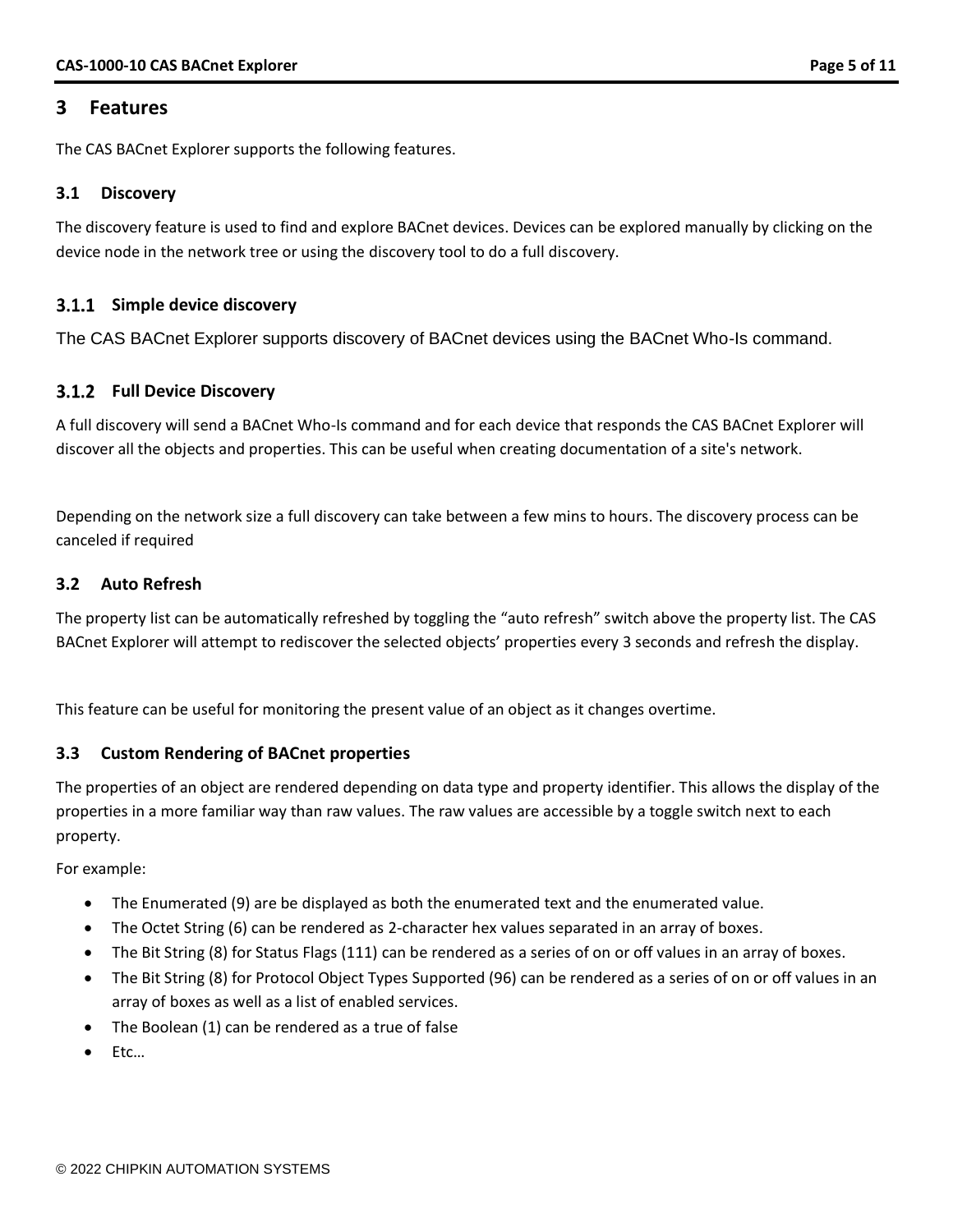#### <span id="page-5-0"></span>**3.4 Export / Import database**

After discovering the devices and objects the database can be exported to a JSON database file. This database file can be imported at a later date and viewed offline. This file can also be used as documentation or used to configure BACnet clients.

#### <span id="page-5-1"></span>**3.5 Network Adapter Selection**

Many modern computers have multiple network adapters. For example, a Ethernet adapter and a Wi-Fi adapter. The CAS BACnet Explorer allows the selection of the network adapter to ensure that the traffic is sent out on the correct network.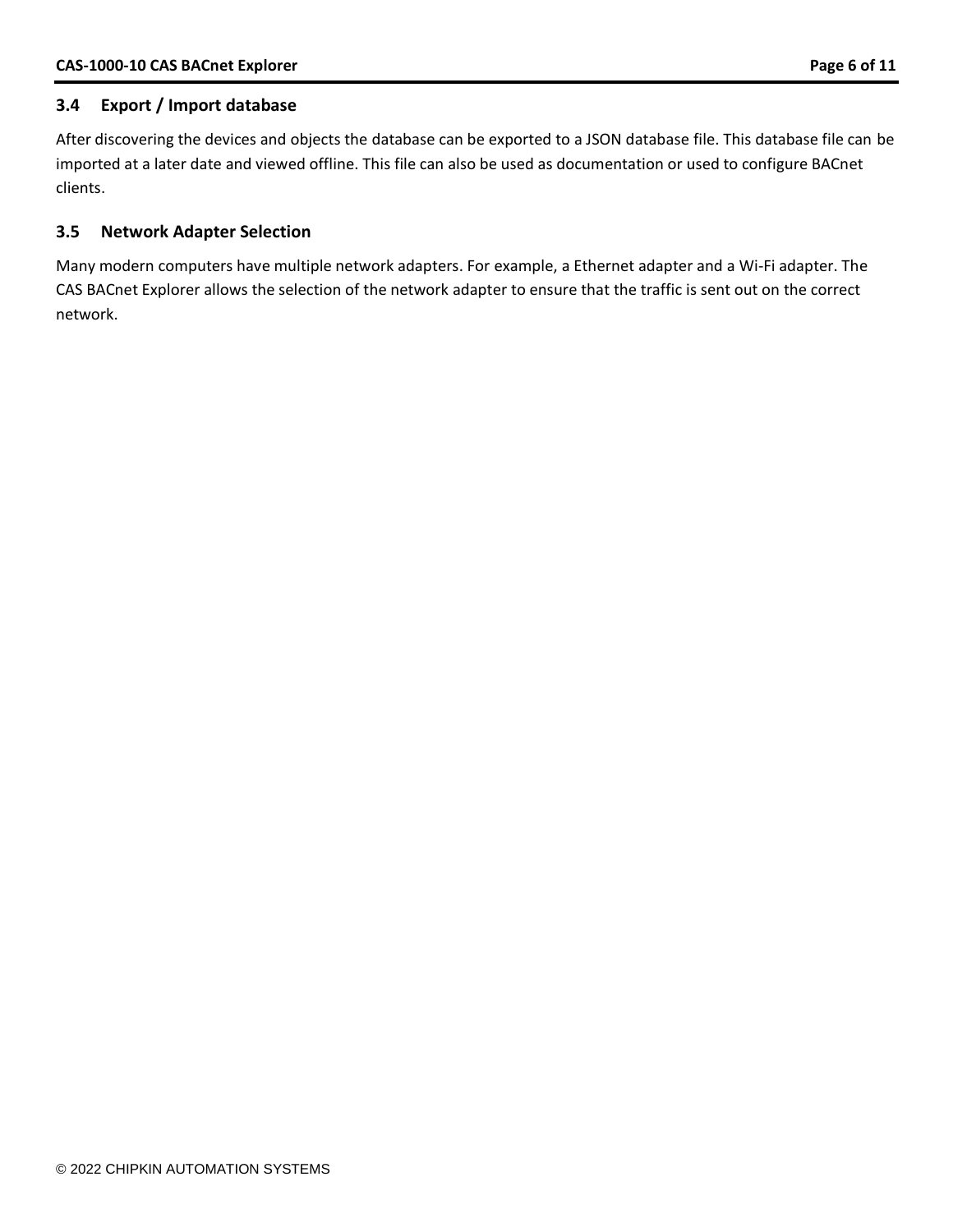# <span id="page-6-0"></span>**4 Configuration**

The CAS BACnet Stack has a limited amount of configuration options. In most cases the default configuration options will be suitable for most networks.

#### <span id="page-6-1"></span>**4.1 Network Adapter**

Modern computers have multiple network adapters. For example a Ethernet adapter and a Wifi adapter. The CAS BACnet Explorer allows the selection of the network adapter to ensure that the traffic is sent out on the correct network.

The selection of an "unbound" connection will allow the CAS BACnet Explorer to connect to any network but broadcasted messages (Who-Is) will be sent to the global broadcasted address (255.255.255.255) instead of the local broadcast address.

#### <span id="page-6-2"></span>**4.2 License**

The CAS BACnet Explorer requires a license to connect to a BACnet network. A license is tied to a specific computer. An internet connection is required to request a new license. After a license has been validated an internet connection is no longer required.

A demo key can be requested from the license dialog.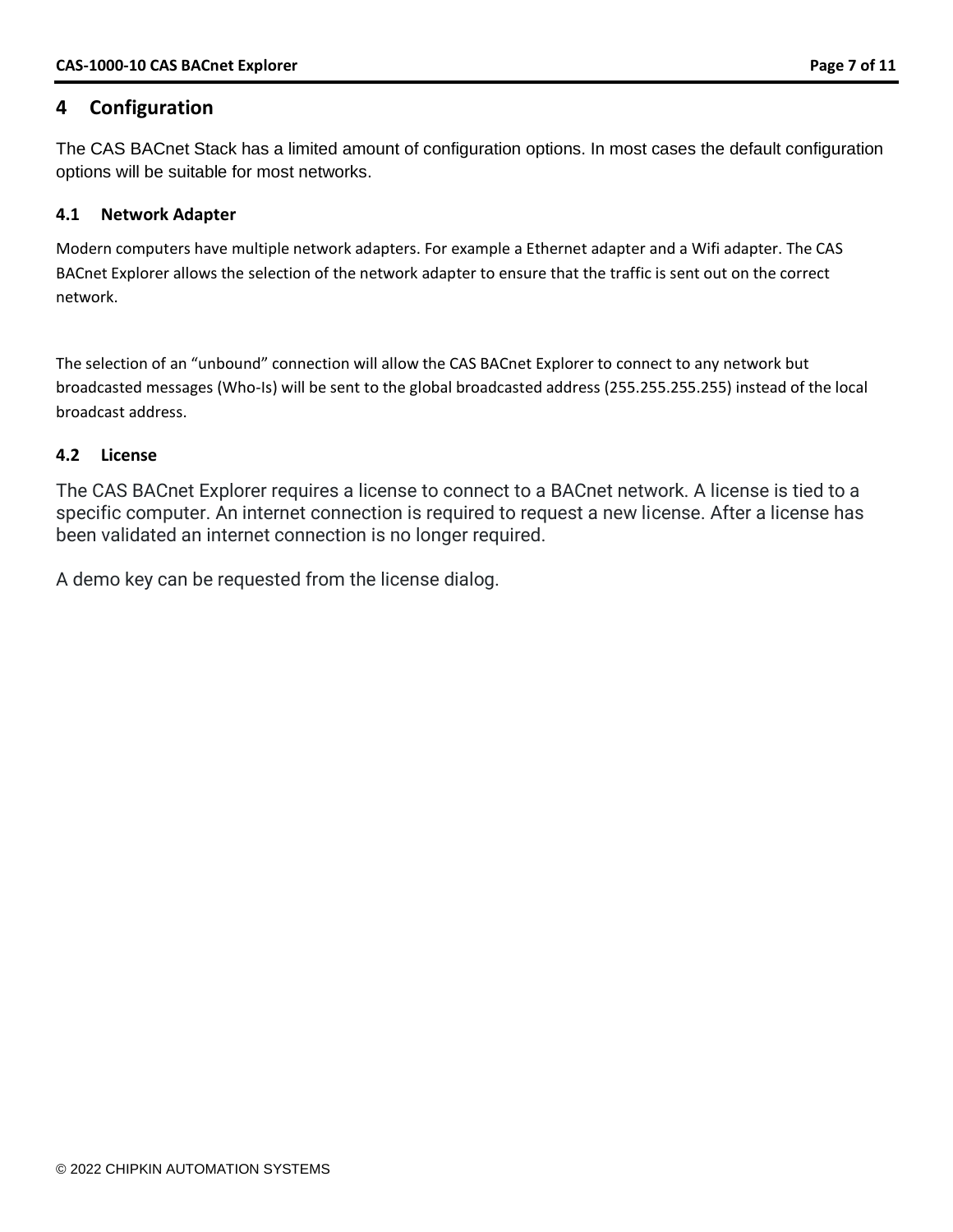## <span id="page-7-0"></span>**5 Advanced**

The following is some advanced information about how to use the CAS BACnet Explorer in very specific ways.

#### <span id="page-7-1"></span>**5.1 BACnet commands**

The CAS BACnet Explorer allows for sending BACnet messages manually. The CAS BACnet Explorer supports the following BACnet commands.

- Who-Is
- Who-Has
- Time-Synchronization
- Device Communication Control
- Read-Property
- Read-Property-Multiple
- Write-Property
- Write-Property-Multiple
- Subscribe-COV
- Cancel-Subscribe-COV
- Create-Object
- Delete-Object
- Read-Range
- Confirmed-Text-Message
- Unconfirmed-Text-Message
- Register-Foreign-Device

#### <span id="page-7-2"></span>**5.2 Versioning**

The CAS BACnet Explorer uses semantic versioning [https://semver.org/.](https://semver.org/)

The CAS BACnet Explorer depends on the CAS BACnet Stack to generate and decode BACnet messages. The Version information for the CAS BACnet Stack can be found on the about page.

The application was built using Electron/Chrome/Node. For reference the version numbers for these pages can be found on the about page. For all intents and purposes, the version numbers for these packages can be ignored.

#### <span id="page-7-3"></span>**5.3 Error / Abort / Reject Window**

When the CAS BACnet Explorer receives a BACnet Error PDU or BACnet Abort PDU or BACnet Reject PDU the request causes the error, and the response will be found in the error window.

The items can be individually cleared, or all the items can be cleared at once.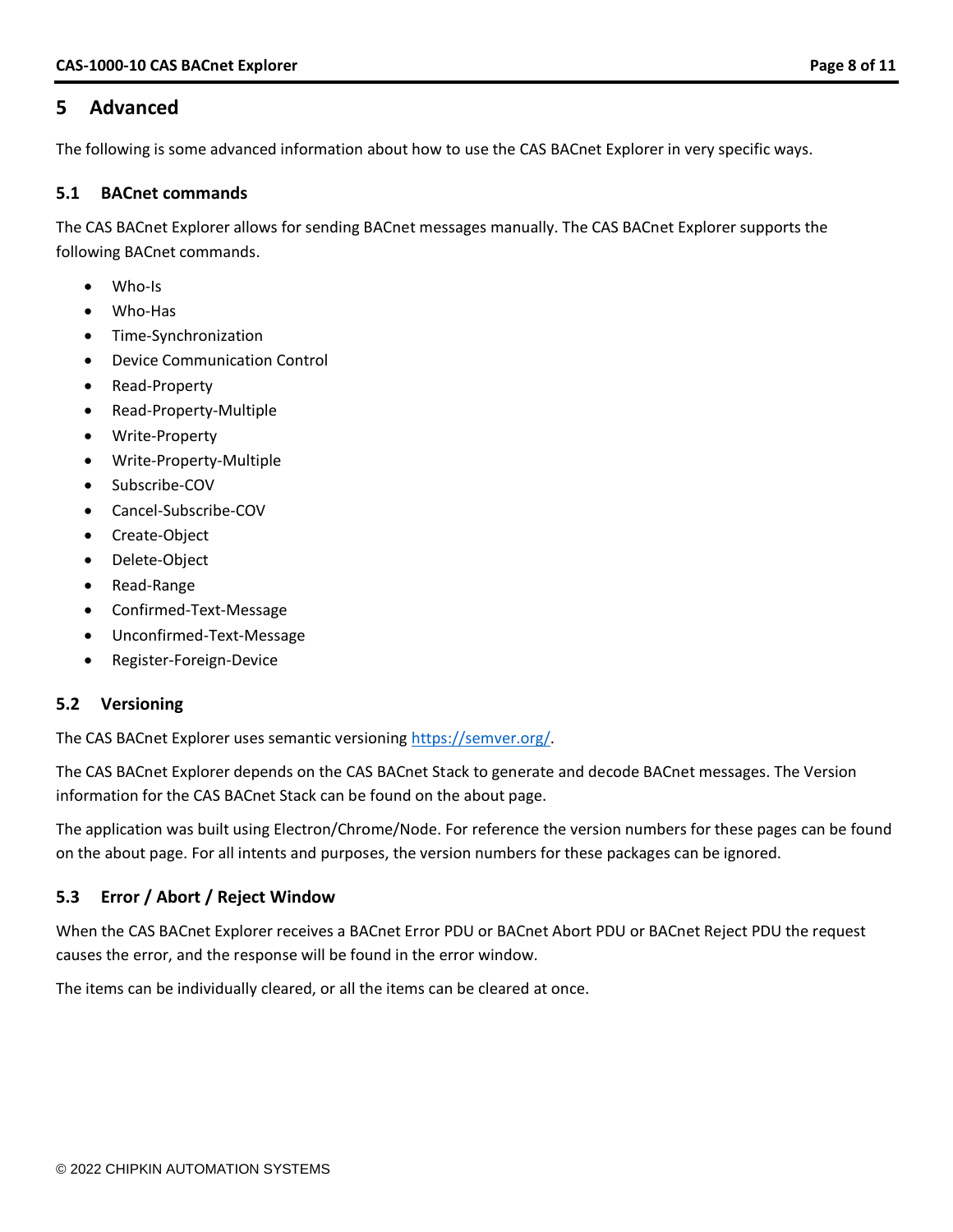# <span id="page-8-0"></span>**6 Glossary of Terms**

- **BACnet SC** BACnet Secure connect
- **BBMD** BACnet/IP Broadcast Management Device (BBMD)
- **UDP** UDP/IP used by BACnet IP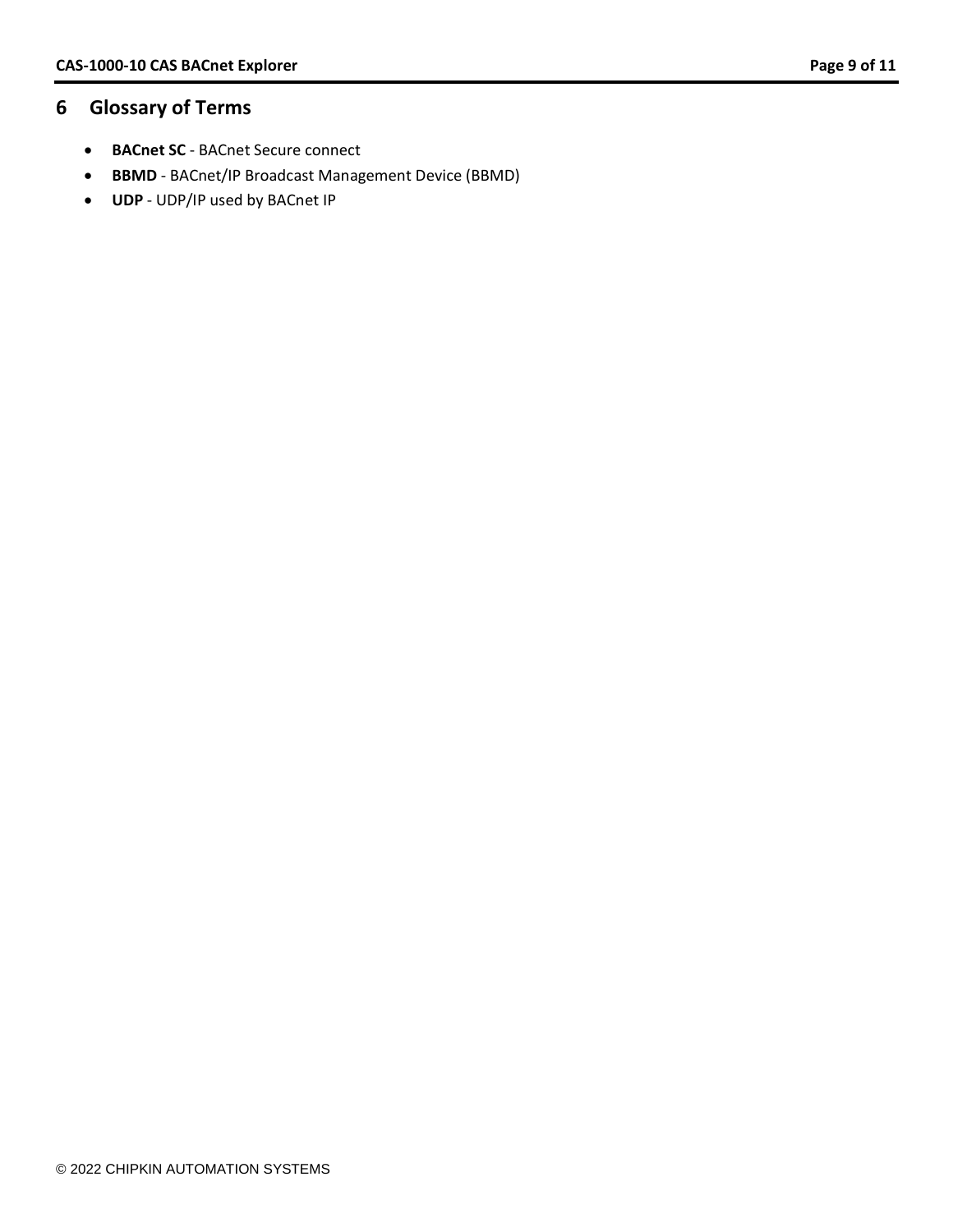# <span id="page-9-0"></span>**7 Sales and Customer Support**

Chipkin is proud to provide support for our products. For technical support, sales and customer service, please contact us.

**Toll Free**: +1 866 383 1657

**Email**: salesgroup1@chipkin.com

All contents are Copyright © 2000-2022 Chipkin Automation Systems Inc. All rights reserved. This document is Chipkin Public Information